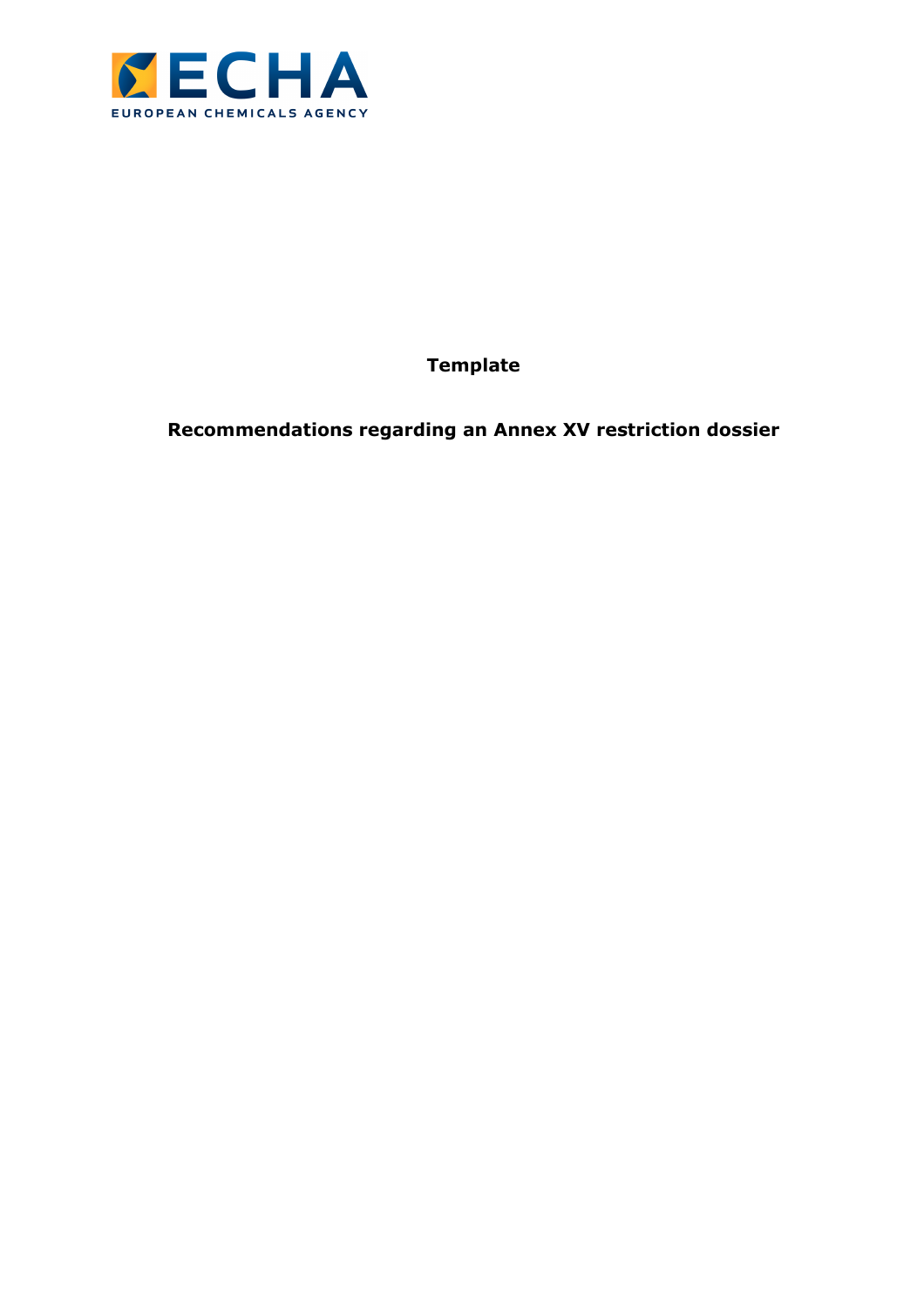

Helsinki, xxx

# **RECOMMENDATIONS**

## **regarding the Annex XV dossier on: sid\_substance\_name\_internal**

This document indicates the information not currently included in the Annex XV restriction dossier that would be essential for the opinion development; the recommendations should be limited to those that are necessary for the Committees to complete their evaluation of the restriction and should be properly motivated as to the need and and then be prioritised in order of importance (for example high or medium priority). In addition the recommendations should clearly address what the Dossier Submitter is expected to do or provide. The dossier submitter is encouraged to provide the information during opinion development, normally in the background document submitted in week 20. If the information is not available to the dossier submitter, it is important to indicate the steps that the dossier submitter has taken in attempting to get the information. These recommendations do not have an effect on whether the Annex XV report conforms to the legal requirements.

#### **Committee for Risk Assessment (RAC)**

#### *Concerning desirable information<sup>1</sup> :*

*The dossier would benefit from additional information in the following areas:* 

|  | Proposed restriction |
|--|----------------------|
|  |                      |

- *[ ] Information on hazards and risks*
- *[ ] Information on alternatives*
- *[ ] Justification for required action at the Community level*
- *[ ] Justification that the restriction is the most appropriate community wide action*
- *[ ] Information on stakeholder consultations*
- *[ ] Substance ID*
- *[ ] Technical dossier*

#### **Committee for Socio-economic Analysis (SEAC)**

#### *Concerning desirable information:*

*The dossier would benefit from additional information in the following areas:* 

*[ ] Proposed restriction [ ] Information on hazards and risks [ ] Information on alternatives [ ] Justification for required action at the Community level [ ] Justification that the restriction is the most appropriate community* 

l  $1$  The lack of the desirable information would not cause the dossier to fail the conformity check.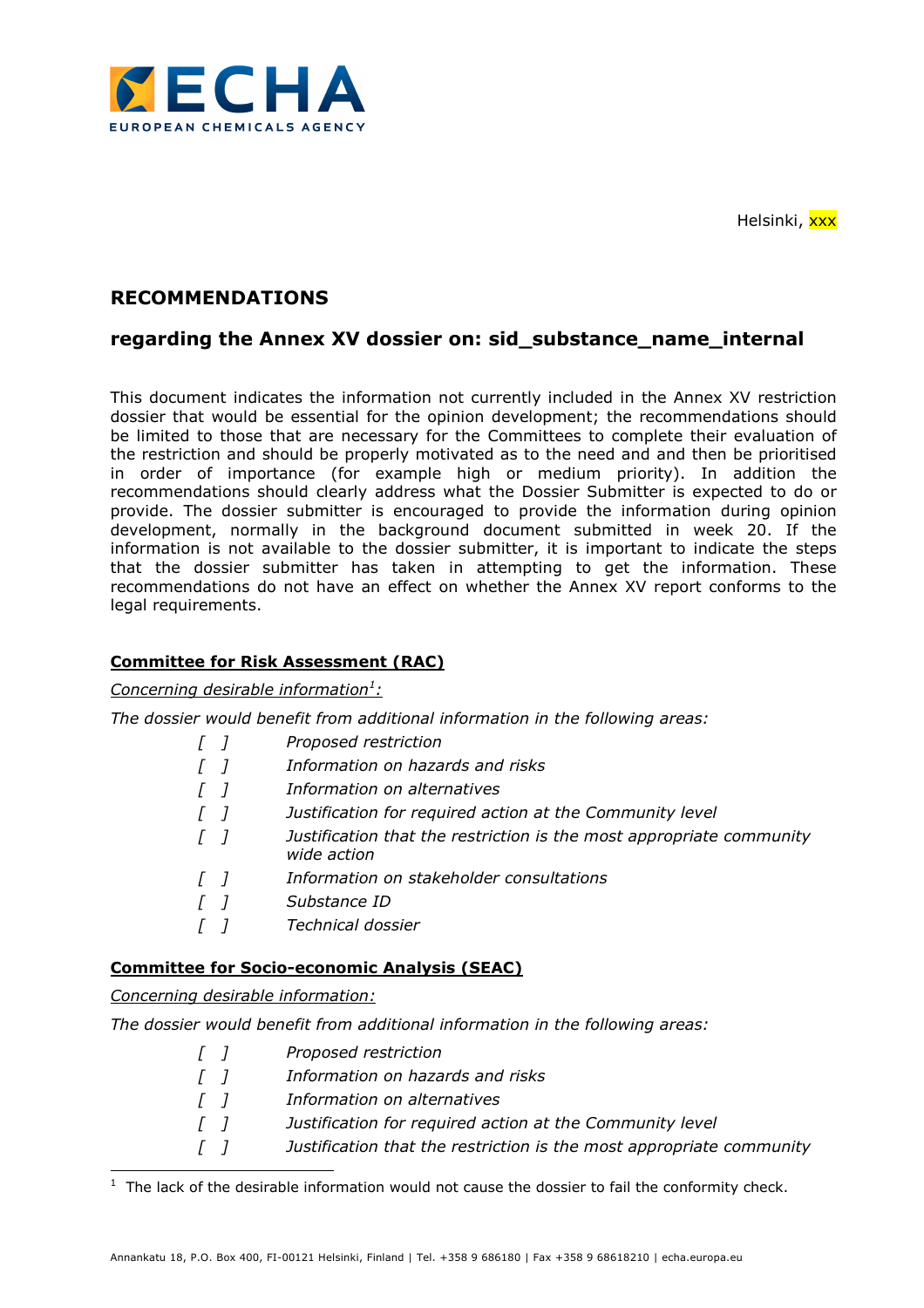

|            | wide action                             |
|------------|-----------------------------------------|
| $\sqrt{1}$ | Socio-economic assessment               |
| $\sqrt{1}$ | Information on stakeholder consultation |
| $\sqrt{1}$ | Technical dossier                       |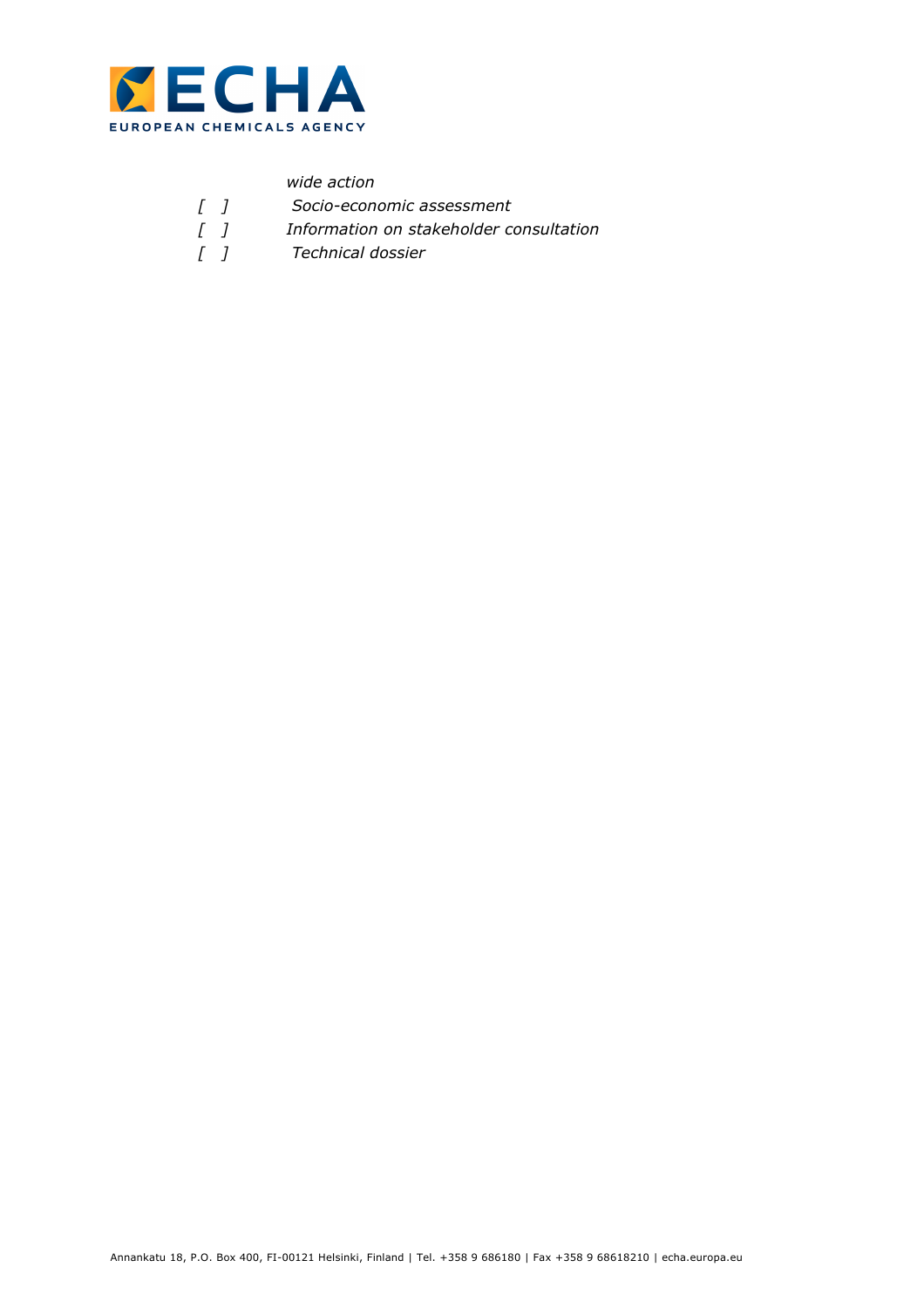

## **A. Checking the proposed restrictions (RAC & SEAC)<sup>2</sup>**

*A1. Does the proposal specify the identity of the substance (or the substances, when relevant) in sufficient detail? See Report section 1.1. and Annex B: B.1.* 

*RAC rapporteurs' recommendations to the submitter:* 

*A2. Does the proposal specify the scope of the restriction proposed in sufficient detail<sup>3</sup> ? See Summary, Report section 2.2. and Annex E: E.1.* 

*RAC rapporteurs' recommendations to the submitter:* 

*SEAC rapporteurs' recommendations to the submitter:* 

*A3. Does the proposal include a summary of the justifications for the restriction? See Summary and Report section 2.2.* 

*RAC rapporteurs' recommendations to the submitter:* 

*SEAC rapporteurs' recommendations to the submitter:* 

*A4. Does the proposal define any specific conditions that apply to the restriction(s)? See Summary, Report section 2.2. and Annex E.* 

*Although the conditions are not obligatory, they are often highly recommendable to ensure implementability, enforceability, monitorability and effectiveness of the restriction. For instance:* 

- *concentration limit above which the restriction would apply*
- *time from which the restriction would apply, derogations from the restriction, e.g. conditions under which the use is not proposed to be restricted*

*RAC rapporteurs' recommendations to the submitter:* 

 $\overline{2}$ Please remember to prioritise the recommendations

<sup>3</sup> Please see Annex I to the Conformity Check report for further guidance on assessment of the scope of the restriction.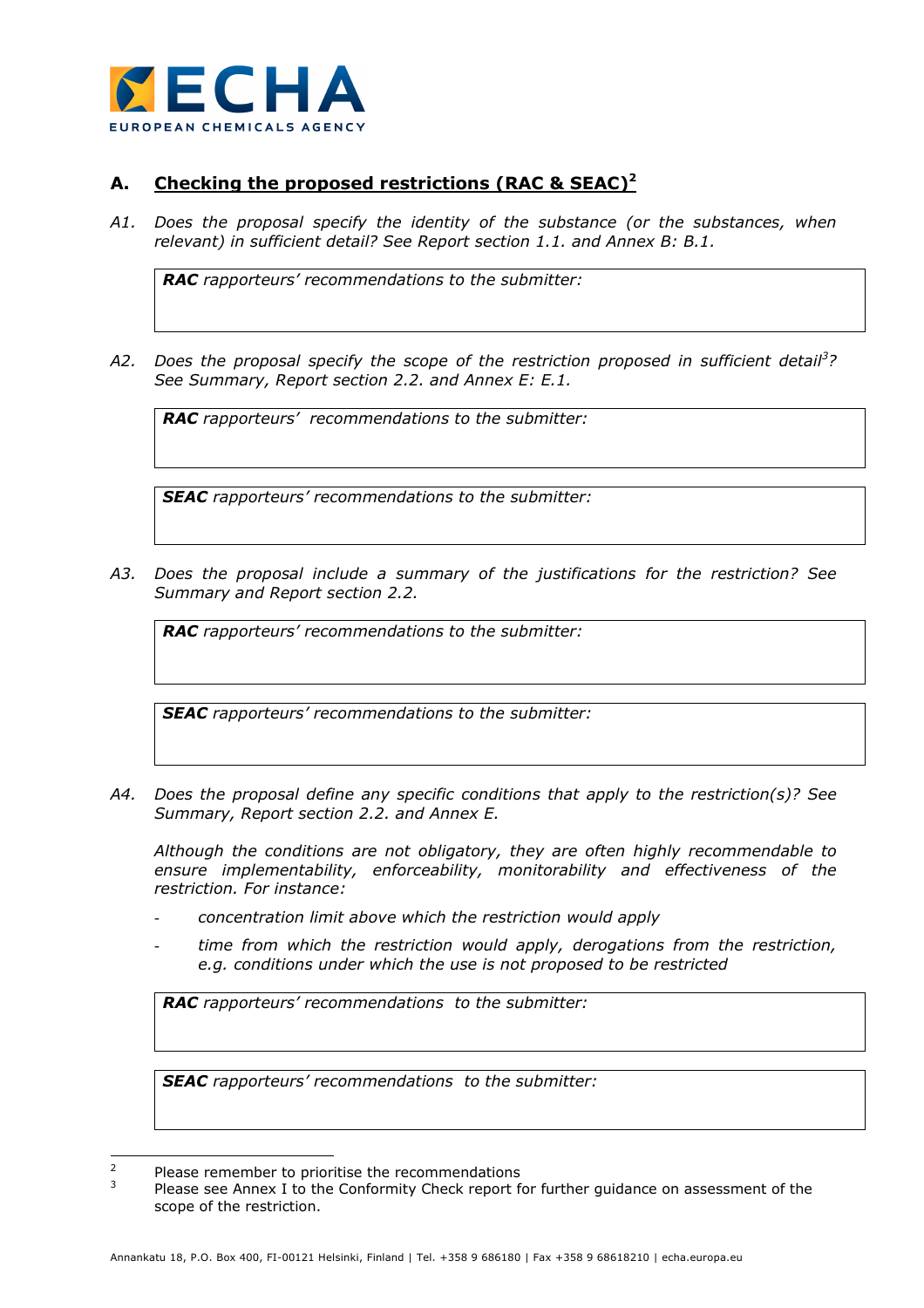

### **B. Information on hazards and risks (RAC)**

- *B1. Where there are other dossiers or chemical safety reports submitted under the REACH Regulation relevant for this restriction dossier, or to relevant risk assessments submitted for the purposes of other Community legislation or other fora such as OECD:* 
	- *Does the report refer to the information on hazard or risks that has already been agreed in any of the aforementioned contexts?*
	- *Does the report appear to take into account information in those dossiers and reports<sup>4</sup> ?*

See Report section 1.1. and Annex B.

*RAC rapporteurs' recommendations to the submitter:* 

*B2. Does the report appear to allow an evaluation of whether the approach used to identify the hazard and risk is in accordance with the relevant parts of Annex I of REACH? See Report section 1.1 and Annex B.* 

*RAC rapporteurs' recommendations to the submitter:* 

*B3. Does the report appear to present sufficient information to allow an independent assessment of the hazard(s)? See Report section 1.1. and Annex B: B.4.- B.8.* 

*RAC rapporteurs' recommendations to the submitter:* 

*B4. Does the report appear to present sufficient information on the uses of the substance(s) and resulting emissions or exposure? See Report section 1.1. and Annex B: B.9.* 

*RAC rapporteurs' recommendations to the submitter:* 

*SEAC rapporteurs' recommendations to the submitter:* 

*B5. Are the risks to be addressed described in sufficient detail? See Report section 1.1. and Annex B: B.10.* 

 $\frac{1}{4}$  This is to check that the requirement set in Article 69(4) of REACH is fulfilled in addition to demonstrating that the dossier conforms to the Annex XV requirements.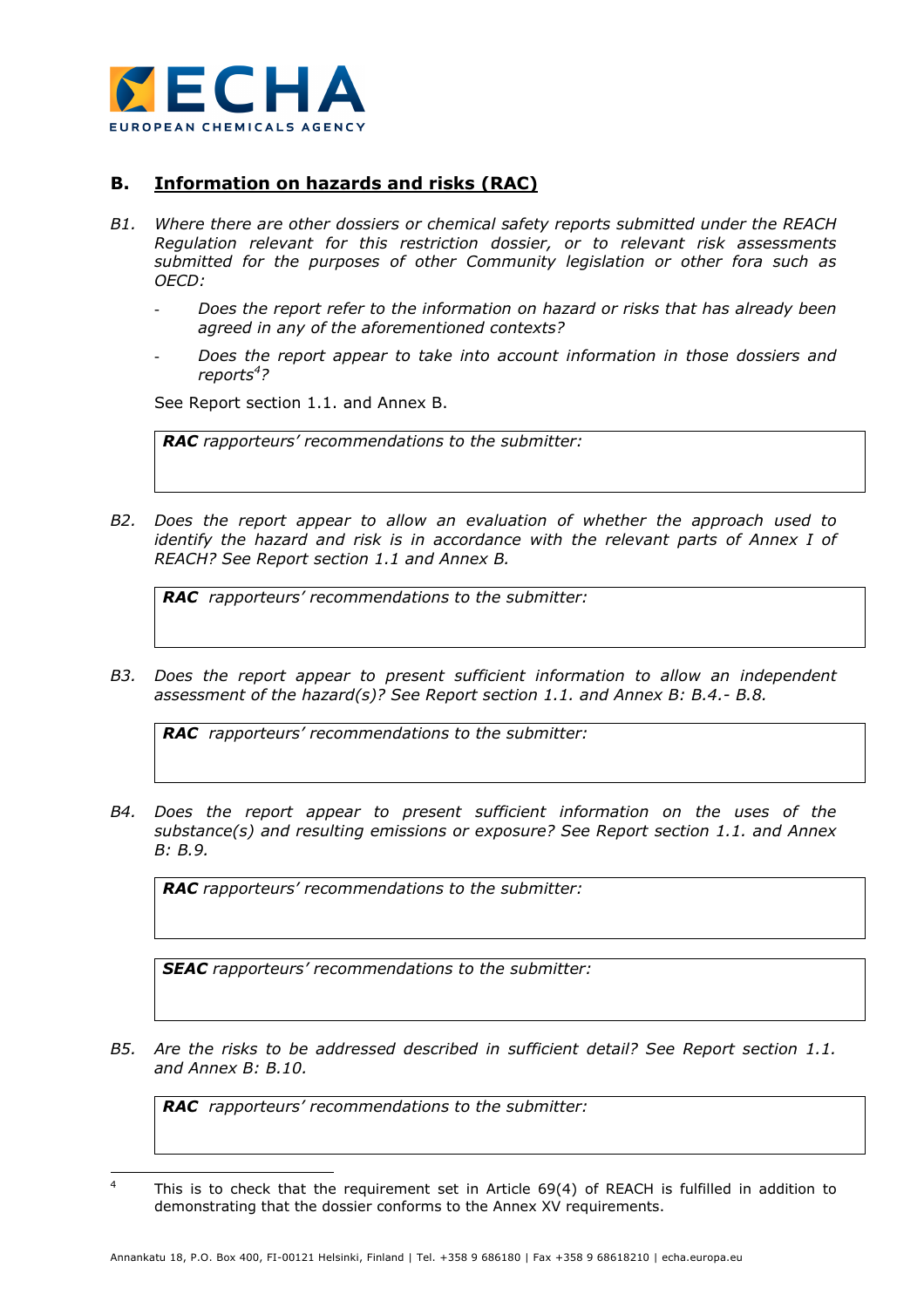

*B6. Does the report appear to provide evidence that implemented risk management measures are not sufficient? See Report 1.1. and Annex B: B.9.1.* 

*RAC rapporteurs' recommendations to the submitter:* 

*SEAC rapporteurs' recommendations to the submitter:* 

### **C. Information on alternatives (RAC and SEAC)**

*C1. Does the report document whether or not any alternative substances or technologies have been identified? See Annex E: E.2.* 

*RAC rapporteurs' recommendations to the submitter:* 

*C2. Where the report has identified alternatives, does the report appear to allow an evaluation of the information on risks related to the alternatives, availability of the alternatives (including time scales), technical and economic feasibility of the alternatives? See Annex E: E.2.* 

*RAC rapporteurs' recommendations to the submitter:* 

*SEAC rapporteurs' recommendations to the submitter:* 

#### **D. Justification that action is required on a EU-wide basis**

*D1. Does the report appear to allow an evaluation of the reasons supporting action on a EU-wide basis (rather than action at national or local level)? See Report 1.2 and Annex C.* 

*RAC rapporteurs' recommendations to the submitter:*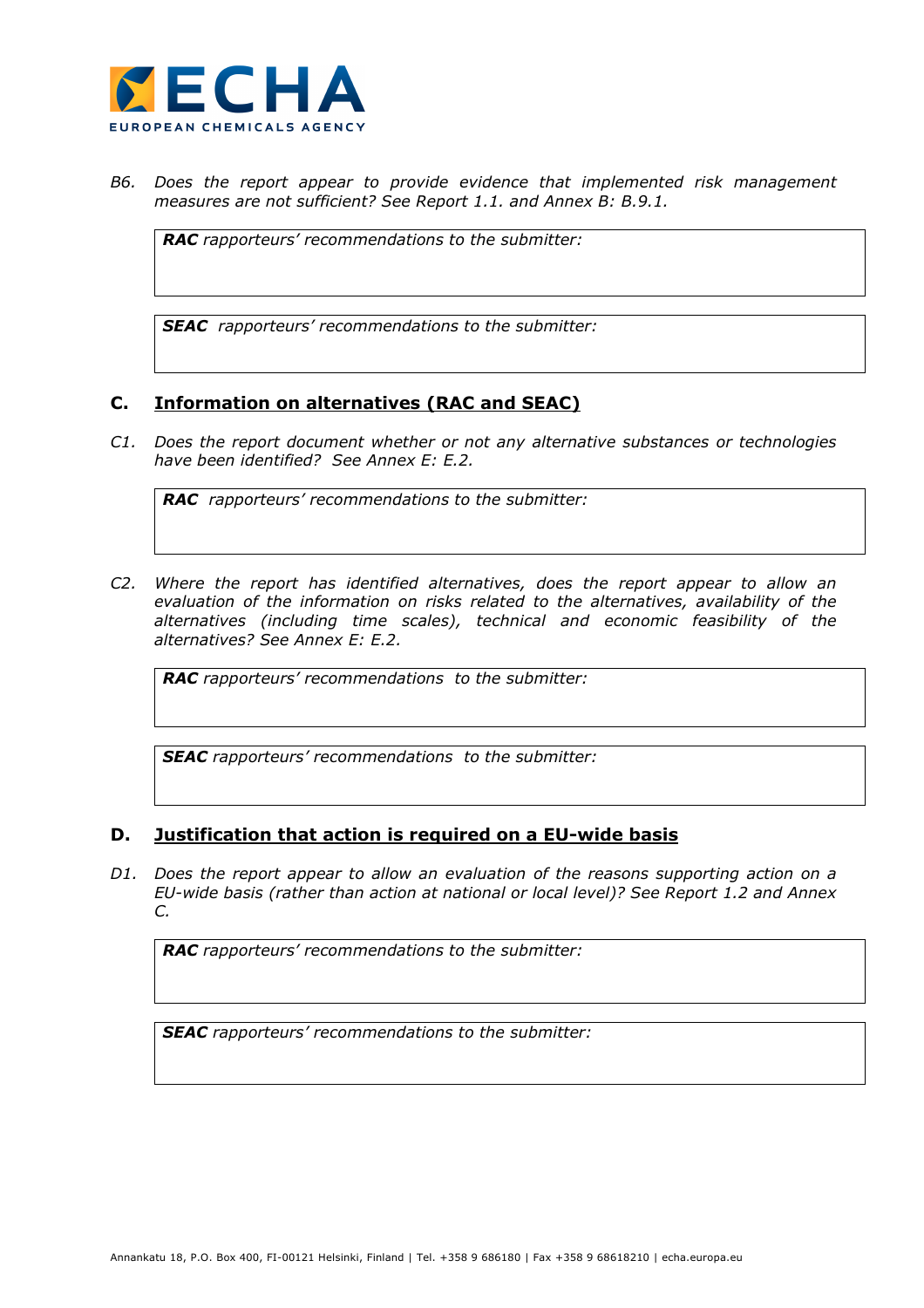

### **E. Justification that a restriction is the most appropriate EU-wide measure**

*E1. Does the report appear to allow an evaluation of the assessment of the proposed restriction and other identified RMOs against their effectiveness (including risk reduction capacity and proportionality), practicality (including information and justification facilitating the assessment of) and monitorability? See Report section 2 and Annex E: E.5., E.7., and E.8.* 

*RAC rapporteurs' recommendations to the submitter:* 

*SEAC rapporteurs' recommendations to the submitter:* 

*E2. Does the assessment referred to in E1 appear to give sufficient background on the defined scope and conditions of the restriction? See Report Section 2 and Annex E: E.7. and E.8.* 

*RAC rapporteurs' recommendations to the submitter:* 

*SEAC rapporteurs' recommendations to the submitter:* 

*E3. Does the assessment referred to in E2 appear to give estimates on the costs to the society due to the proposed restriction? See Report section 2.4 and Annex E: E.4.*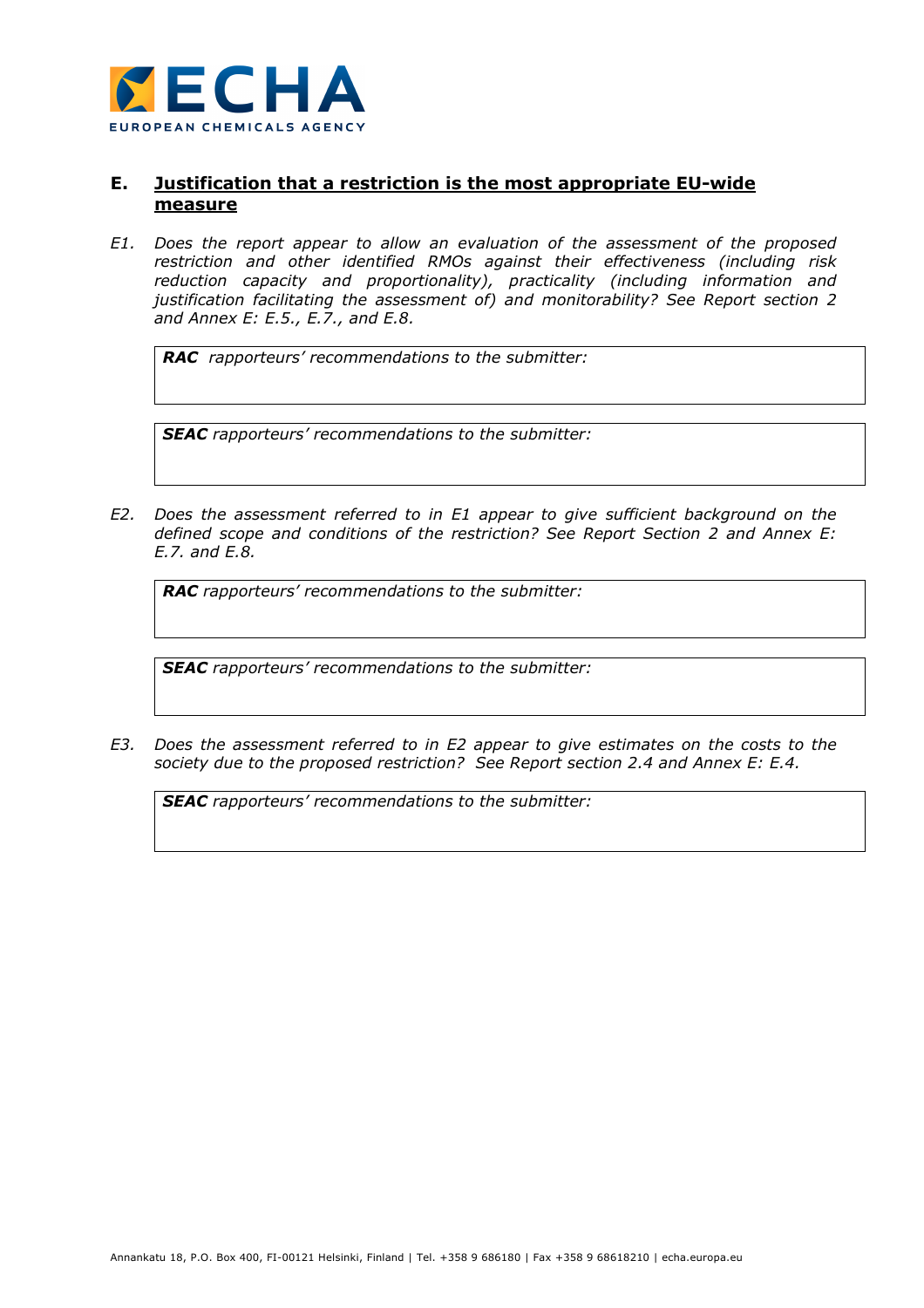

### **F. Socio-economic Assessment of Proposed Restriction (SEAC)**

*F1. Does the report include further analysis (besides the one in Section E) of the socioeconomic impacts of the proposed restriction? See Report section 2 and Annex E.* 

*SEAC rapporteurs' recommendations to the submitter:* 

- *F2. Does there appear to be a further need for* 
	- *Evaluation of the net benefits to human health and the environment of the proposed restriction?*
	- *Evaluation of the net costs to manufacturers, importers, downstream users, distributors, consumers and society as a whole of the proposed restriction?*
	- *Comparison between net benefits and costs of the proposed restriction?*

See Report section 2. and Annex E.

*SEAC rapporteurs' recommendations to the submitter:* 

#### **G. Information on stakeholder consultation (RAC and SEAC)**

*G1. Does the report describe whether or not any stakeholder consultation has been conducted? See Annex G.* 

*RAC rapporteurs' recommendations to the submitter:* 

*SEAC rapporteurs' recommendations to the submitter:* 

*G2. Does the report appear to allow tracking of how the results of any such consultations have been used in the development of the report? See Annex G.* 

*RAC rapporteurs' recommendations to the submitter:*